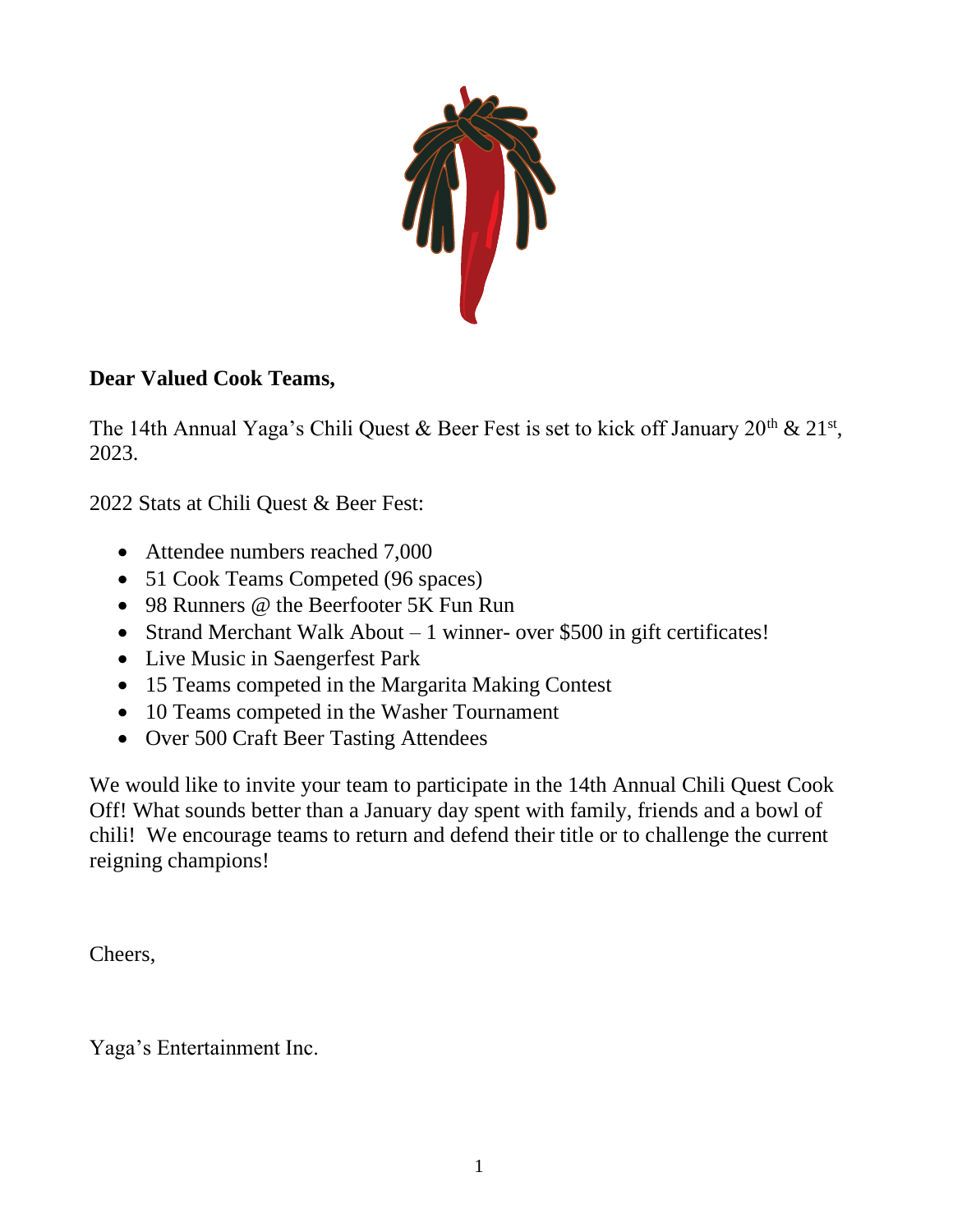### **RULES AND REGULATIONS**

- 1. **COOKING SOURCE** Cooks are to prepare chili in their assigned booth using propane/gas or charcoal grills/burner as their means of cooking. Propane/gas tanks must be secured to a fixed object with a chain. No bungee cords or ropes will be allowed to secure the propane/gas. No open wood fires NO EXCEPTIONS**.** Teams must provide fireproof grease shield under all cookers and a 10lbs ABC fire extinguisher with a one year current inspection tag. NO generators are allowed.
- 2. **START TIME** You may not begin cooking until 8:00 a.m. Prior to 8:00 a.m., cooks may test their stoves and begin on-site preparation of canned or bottled tomatoes, tomato sauce, peppers, pepper sauce, canned beans, broth, grinding and/or mixing of spices and beverages, chopping, slicing and peeling. If alcohol is used in the chili, cooks must post a sign in a prominent location stating that the chili contains alcohol; judges must be notified as well. Meats may be pre-cut or ground but not treated in any way. Cooking before 8:00 a.m., will result in automatic disqualification.

#### 3. **COOK OFF CATEGORIES & OTHER EVENTS**

#### A. **REGULAR CHILI (NO-BEANS) MANDATORY** – **Turn in time 12:00pm**

This is defined as any kind of meat or combination of meats cooked with chili peppers, pre-cooked, or canned tomatoes, and various spices. Ingredients such as beans, rice or pastas are strictly forbidden.

#### B. **EXOTIC (ANYTHING GOES)** – **Turn in time 2:00pm**

This may consist of ANY meats, chili peppers, pre-cooked or canned tomatoes, various spices, and other ingredients, such as any variety of beans, rice or pasta is accepted.

#### **C. SHOWMANSHIP**

Teams are encouraged to decorate their space and/or dress up in themed costumes! Get creative, keeping in mind this is a family friendly event. The public will vote for their favorite team by ballot (teams must display their # for voting) based on taste of chili, team spirit and enthusiasm! One ballot per person.

- D. **JACPOT MARGARITA CONTEST- See attached entry form for rules**.
- E. **WASHERS TOURNAMENT- See attached entry form for rules.**
- **4. PUBLIC CHILI TASTING begins at 12pm** Festival attendees will purchase an official tasting cup at the Information Booth and must also wear the wristband to receive chili from the cook teams. Teams will be issued a 1 oz ladle to use when serving the public. **Teams are required to cook a minimum of six (6) gallons of chili,** but we encourage you to cook more (finished volume). Please note that this event will draw up to at least 6,000 or more spectators.
- **5. JUDGING** area is located at 2314 Strand 2<sup>nd</sup> floor, the entrance to the staircase is located in the breezeway between Tsunami Tequila Emporium and Jammin' Sportswear, teams will turn in their judging container at the top of the stairs.Regular Chili turn in will be accepted between 12:00pm-12:10pm Exotic Chili turn in will be accepted between 2:00pm-2:10pm. Turn in will not be accepted before or after these time slots.
- **6. COOKS MEETING** One person from each team is REQUIRED to attend the chief cooks meeting at 7:00pm Friday January 20th, 2022 at 2314 Strand Galveston, Texas, 77550 above Tsunami Exotic Tequila Emporium. Any and all questions will be addressed. A party for the teams will be held after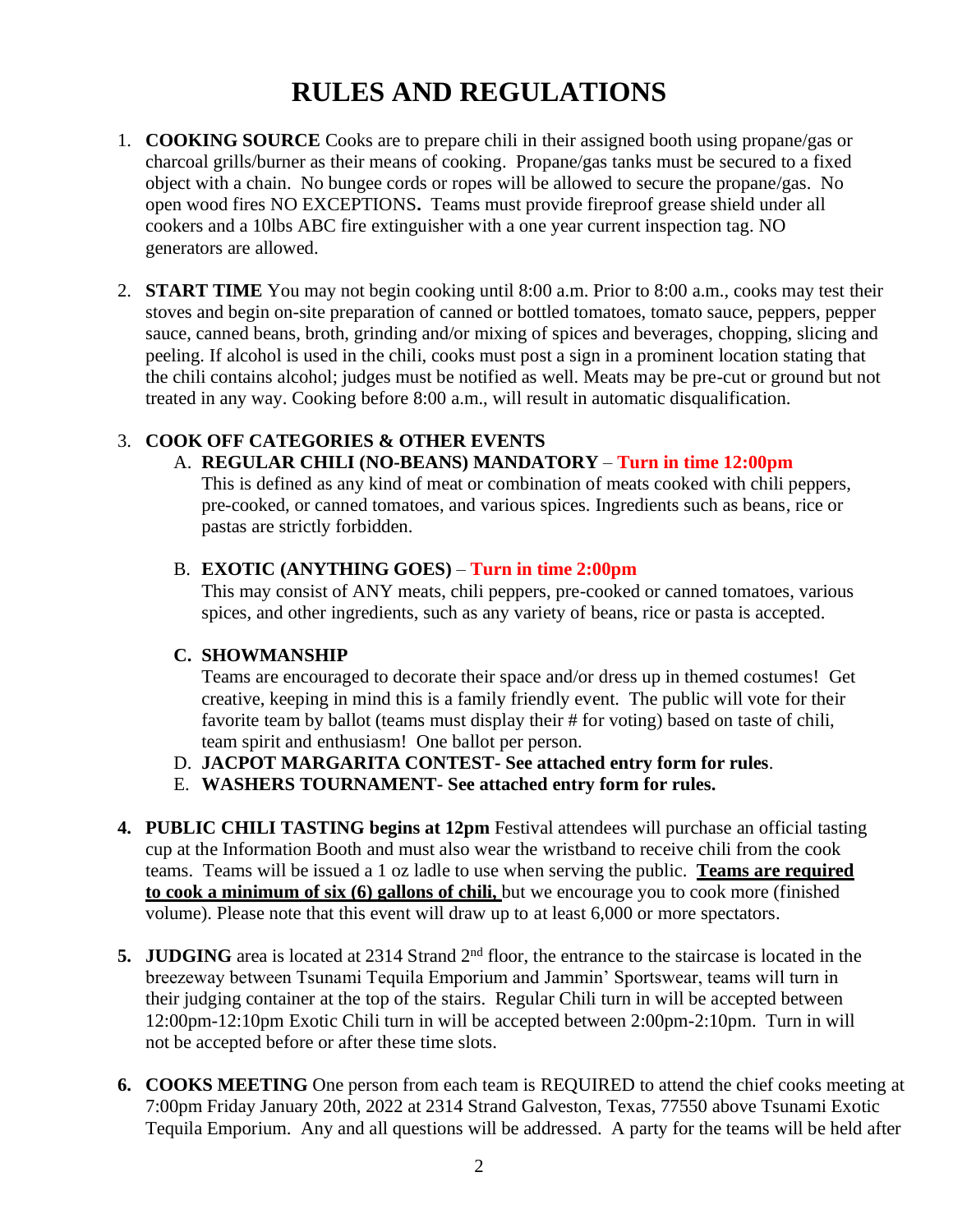the meeting following from 8-10pm with free draft beer.

- **7. COOKS, TEAMS & CHEERING SECTIONS** We encourage you to have cheering sections. These can help generate excitement for spectators throughout the day. LIVE ANIMALS ARE NOT ALLOWED AT THE EVENT. We expect that everyone will respect the family nature of the event and conduct himself or herself accordingly. We ask that all contestants be willing to be photographed and interviewed for later promotional use.
- 8. **BOOTHS & EQUIPMENT – Register by 11/1/2022 to receive the same space as 2022.**  Booth spaces are 12'x12'. Set up anytime after 6am on Saturday. Contestants will be responsible for supplying all ingredients, cooking utensils, stoves, tables and chairs, ice chest, water supply, trash bags, etc. Marked booth locations will be on paved surface therefore, no pegs or stakes will be permitted to support booth decorations. Nothing may be placed or attached to any tree, light pole or shrubbery. Any support needed must be concrete blocks, sand bags, water jugs, etc. supplied by the contestant. Do not begin breakdown until 6pm and absolutely no grease or grey water allowed in the streets of Galveston…it goes straight to the Gulf! Teams are also responsible for removing all trash from their space at the end of the event. Yaga's Entertainment will provide a grey water tank to dispose of any liquids including wash water, soap water, chili etc. Grease barrels will be placed throughout the cook off to dispose of all grease.
- **9. Exhibitor/Contestant Indemnity** Yaga's Entertainment, Inc, including all of its directors, sponsors, employees, and the Owner/Exhibitor/Contestant, including parents and/or legal representatives hereinafter called "Exhibitor/Contestant" agree that Yaga's Entertainment, Inc will in no case be responsible for any loss or damage or injury to the person, animals, or property of Exhibitor/Contestant, their agents, servants, family and/or employees, regardless of how such a loss, damage or injury is occasioned and by whom. Yaga's Entertainment, Inc and Exhibitor/Contestant further agree that the Exhibitor/Contestant will protect, indemnify and hold harmless Yaga's Entertainment, Inc, from any claims, suits and/or judgment(s), including the cost of defense of any such claim and/or suit and/or judgment(s) by, through or behalf of Yaga's Entertainment, Inc, brought by anyone as a result of any loss, damage, or injury, personal or otherwise to any person, animals or property occasioned by any action or inaction of Exhibitor/Contestant, either solely or in conjunction with Yaga's Entertainment, Inc or anyone else. Exhibitor/Contestant agrees to abide by all Rules and Regulations, published or otherwise presented, of Yaga's Chili Quest and Beer Fest.
- **10. GALVESTON COUNTY HEALTH DISTRICT** A free-flowing hand washing spigot dispenser will be available for pick up Saturday morning at the Main Information Booth (Saengerfest Park  $23<sup>rd</sup>$  & Strand) at 8:00am. Teams must provide a discard bucket, soap, paper towel and warm water. Latex gloves will be provided to each team at the Cooks Meeting. Teams are required to provide a proper dishwashing station. (See page 10-11 for the official Galveston County Health District Temporary Food Service Rules) The Temporary Food Permit with the Galveston County Health Department will be completed for each team and with a copy issued to each team either at the chief cook's meeting or Saturday morning upon inspection by the Health District.

#### **11. AWARDS**

**REGULAR CHILI** 1 ST, 2nd, 3RD Trophies **EXOTIC CHILI** 1 ST, 2nd, 3RD Trophies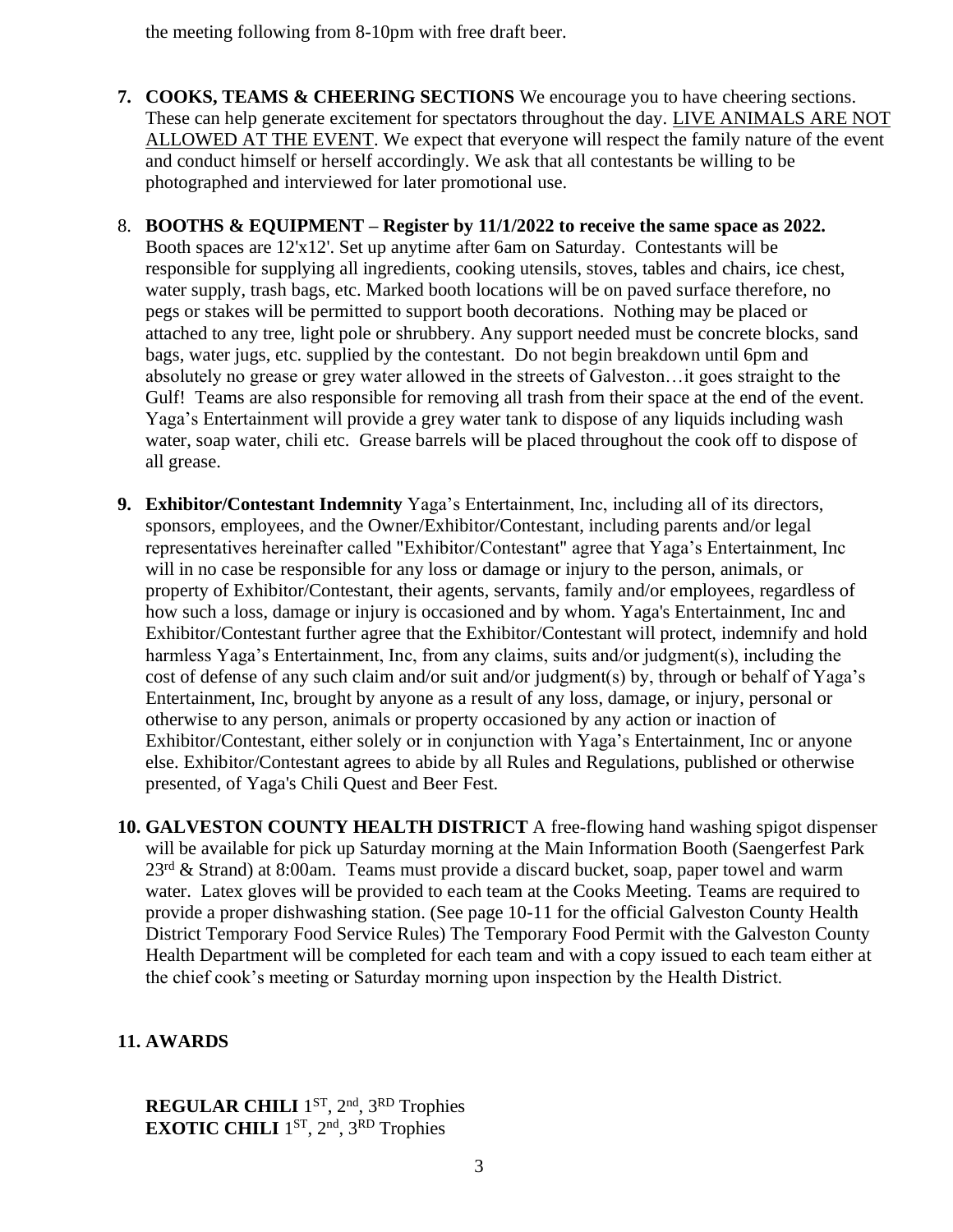**\*The top 10 teams will be posted on the Yaga's Chili Quest & Beer Fest Facebook page. LIKE us to see the results! Regular, Exotic, Margarita & Cornhole Tournament** 

### **Chili Quest Cook Off Entry Form**

| Team Judge Name: _____________________Team Judge Email: ________________________                |                                                                               |                                                      |                               |                       |  |
|-------------------------------------------------------------------------------------------------|-------------------------------------------------------------------------------|------------------------------------------------------|-------------------------------|-----------------------|--|
| (Team judge is optional, will be assigned to either Regular or Exotic Chili, notified by email) |                                                                               |                                                      |                               |                       |  |
| T-Shirts (1 free shirt per space)                                                               |                                                                               |                                                      |                               |                       |  |
|                                                                                                 |                                                                               |                                                      |                               |                       |  |
| <b>Extra Paid Team T-Shirts</b> (limit to 5 and must be purchased before 12/31/22)              |                                                                               |                                                      |                               |                       |  |
|                                                                                                 |                                                                               |                                                      |                               |                       |  |
|                                                                                                 |                                                                               |                                                      |                               | $\#$ @ \$12 each = \$ |  |
|                                                                                                 |                                                                               |                                                      |                               |                       |  |
| Team Spaces $(12'x12')$                                                                         |                                                                               | #______ of booths $@$ \$50 each = \$________         |                               |                       |  |
| <b>Extra Tickets to Fri Night Party</b>                                                         |                                                                               |                                                      |                               | $\#$ @ \$10 each = \$ |  |
|                                                                                                 | 5 FREE tickets for the Friday night party (free beer) per space (no deadline) |                                                      |                               |                       |  |
|                                                                                                 |                                                                               | Receive the same space as 2022 (Register by 11/1/22) |                               |                       |  |
|                                                                                                 | 10 GA tickets to Mardi Gras! Galveston per space (Register by 11/9/22)        |                                                      |                               |                       |  |
|                                                                                                 | 5 lbs ground beef per space (Register by 12/31/22)                            |                                                      |                               |                       |  |
|                                                                                                 |                                                                               | 1 Chief cook apron (First 40 teams)                  |                               |                       |  |
|                                                                                                 |                                                                               |                                                      |                               |                       |  |
| Please check which events you wish to enter:                                                    | $\boxtimes$ Chili (Mandatory)                                                 |                                                      |                               |                       |  |
|                                                                                                 | $\Box$ Exotic Chili                                                           |                                                      |                               |                       |  |
|                                                                                                 | $\Box$ Jackpot Margarita Contest \$20.00 on or before December 31, 2022       |                                                      | \$25.00 after January 1, 2023 |                       |  |
| $\Box$ Cornhole Tournament                                                                      |                                                                               | $$20.00/2$ person team                               |                               |                       |  |

Payment Options: cash, check, money order & credit card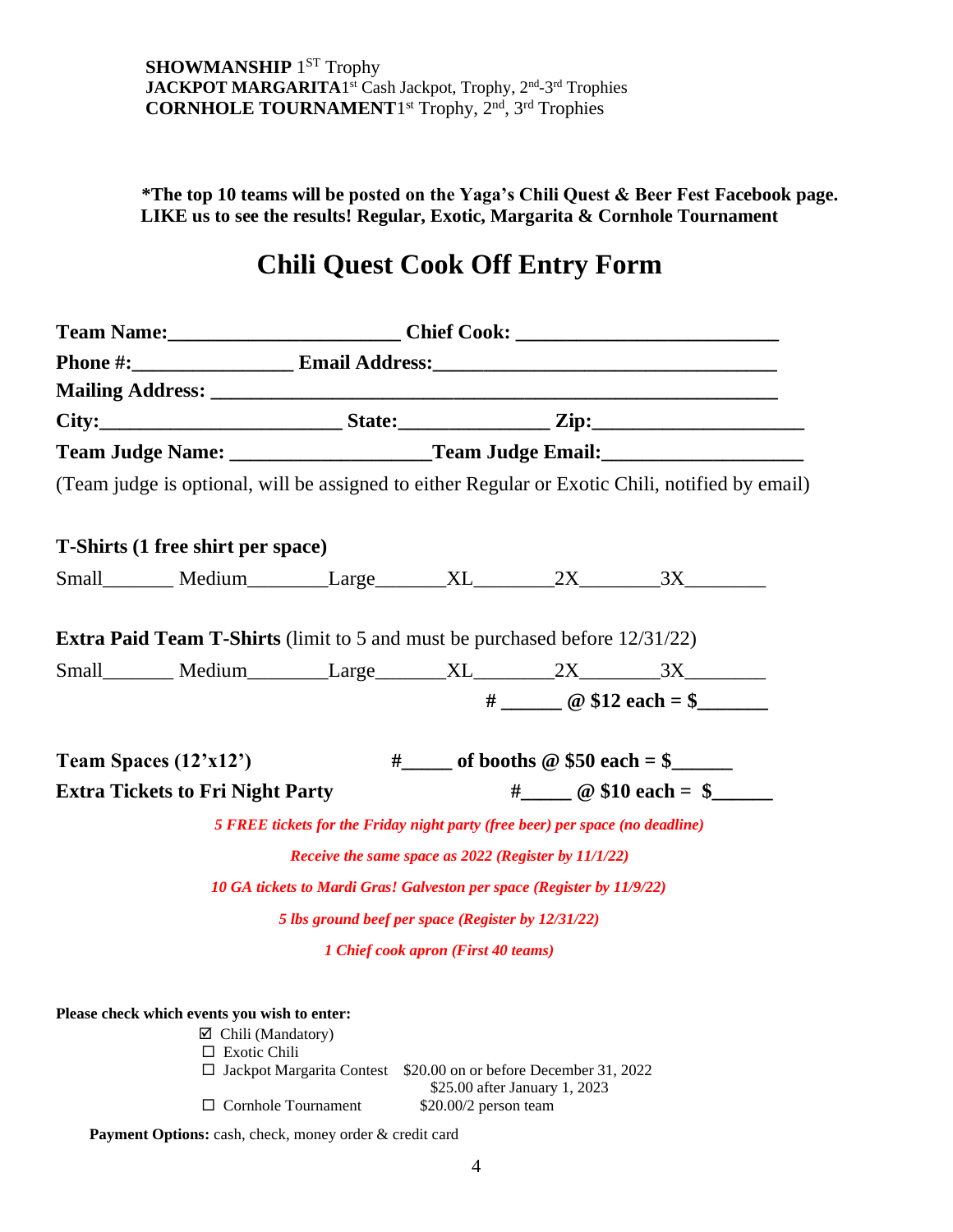| <b>Credit Card</b> |                                                                                                                                                                                                                                      |                         |  |  |  |
|--------------------|--------------------------------------------------------------------------------------------------------------------------------------------------------------------------------------------------------------------------------------|-------------------------|--|--|--|
|                    | Name on Card: Card Type:                                                                                                                                                                                                             |                         |  |  |  |
|                    | Card #: Card Expiration Date:                                                                                                                                                                                                        |                         |  |  |  |
|                    | All team members agree to abide by all rules of the Cook-Off and acknowledge that entry fees are non-refundable<br>unless the event is cancelled. Applicant acknowledges and agrees to all exhibitor/contestant indemnity and rules. |                         |  |  |  |
|                    |                                                                                                                                                                                                                                      | $\sim$ $\sim$           |  |  |  |
| <b>Signature</b>   | <b>Date</b>                                                                                                                                                                                                                          | <b>Total Amount Due</b> |  |  |  |
|                    | Jackpot Margarita Contest                                                                                                                                                                                                            |                         |  |  |  |
|                    |                                                                                                                                                                                                                                      |                         |  |  |  |
|                    |                                                                                                                                                                                                                                      |                         |  |  |  |
|                    |                                                                                                                                                                                                                                      |                         |  |  |  |
|                    |                                                                                                                                                                                                                                      |                         |  |  |  |
|                    | Phone Valid Email                                                                                                                                                                                                                    |                         |  |  |  |
|                    | I have read, understood and agree to abide by all the Contest rules and release of liability as stated.                                                                                                                              |                         |  |  |  |
|                    |                                                                                                                                                                                                                                      |                         |  |  |  |
|                    | <b>Cornhole Tournament</b>                                                                                                                                                                                                           |                         |  |  |  |
|                    | Team Name                                                                                                                                                                                                                            |                         |  |  |  |
|                    |                                                                                                                                                                                                                                      |                         |  |  |  |
|                    |                                                                                                                                                                                                                                      |                         |  |  |  |
|                    | Valid Email and the state of the state of the state of the state of the state of the state of the state of the state of the state of the state of the state of the state of the state of the state of the state of the state o       |                         |  |  |  |
|                    |                                                                                                                                                                                                                                      |                         |  |  |  |
|                    |                                                                                                                                                                                                                                      |                         |  |  |  |

*I have read, understood and agree to abide by all the Contest rules and release of liability as stated.*

Signature\_\_\_\_\_\_\_\_\_\_\_\_\_\_\_\_\_\_\_\_\_\_\_\_\_\_\_\_\_\_\_\_\_\_\_\_\_\_\_\_\_\_\_\_\_\_\_\_Date\_\_\_\_\_\_\_\_\_\_\_\_\_\_\_\_\_\_\_\_\_\_\_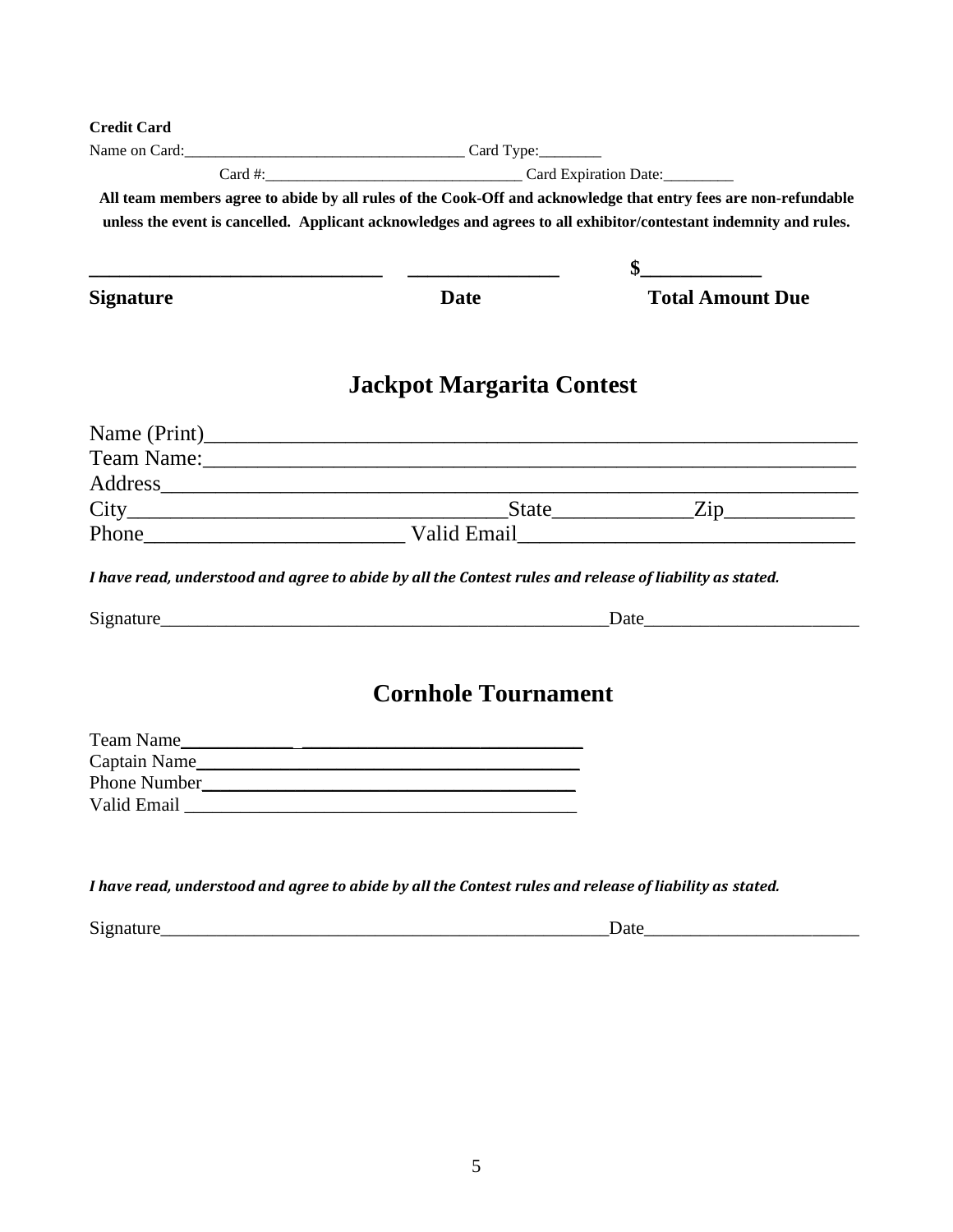# **JACKPOT PATRON MARGARITA CONTEST**

**12pm Saengerfest Park 23rd & Strand**

#### **AWARDS**

1 st Cash Jackpot, Trophy 2 nd & 3rd Trohies

#### **REGISTRATION FEE**

\$20.00 Registration Received on or before December 31, 2022 \$25.00 Registration Received after January 1, 2023

#### **RULES**

- Participants must be at least  $21$  and must have proper identification available at check in.
- Participants must be entered in the Chili Quest Cook Off in order to participate in this event.
- **Teams are REQUIRED to use sponsor tequila only**
	- o **(2 – 1.5 ounces will be provided by Yaga's Entertainment)**
- Any other ingredients may be used including juices, liqueurs and garnish
- Teams will receive a 3-foot space to prepare and present their margarita.
- A ticket will be assigned to each space for judging purposes.
- Check In is at 11:30, Saturday January 21, 2023 in Saengerfest Park by the stage
- Ingredients may not be pre-mixed. Store bought juices are allowed.
- All ingredients will be inspected by the committee prior to competition.
- Only 2 members of the team are allowed on stage.
- All recipes must be original
- Costumes and themes are encouraged but not required
- Fire is absolutely not allowed as a special effect during performance
- Any type of glassware is allowed for final presentation, but no logos or distinguishable markings are permitted.
- Frozen margaritas are permitted. Power will be available, but contestant must provide extension cord & blender.
- Contest begins promptly at 12:00. No entries will be accepted once the contest begins
- Contestants are allowed 2  $\frac{1}{2}$  minutes of preparation time. This ONLY includes set up of equipment and materials. NO juicing, cutting or slicing!
- Contestants are then allowed 5 minutes to prep, make and complete the margarita.
- Contestants are required to make 2 of the same margarita. 1 for tasting and 1 for presentation.
- Garbage receptacles will be provided and it is the participant's responsibility to clean and dispose of their area after judging has ended.

#### **JUDGING CRITERIA**

(VOTING 1-5 SCALE)

**Taste** Strength of margarita, not too strong not too weak, Level of acidity, Smoothness factor **Showmanship/Technique** Bartending skills & flare displayed while mixing margarita, creativity of theme/costume **Final Presentation** Appearance of drink, appropriate glassware for drink prepared, Garnish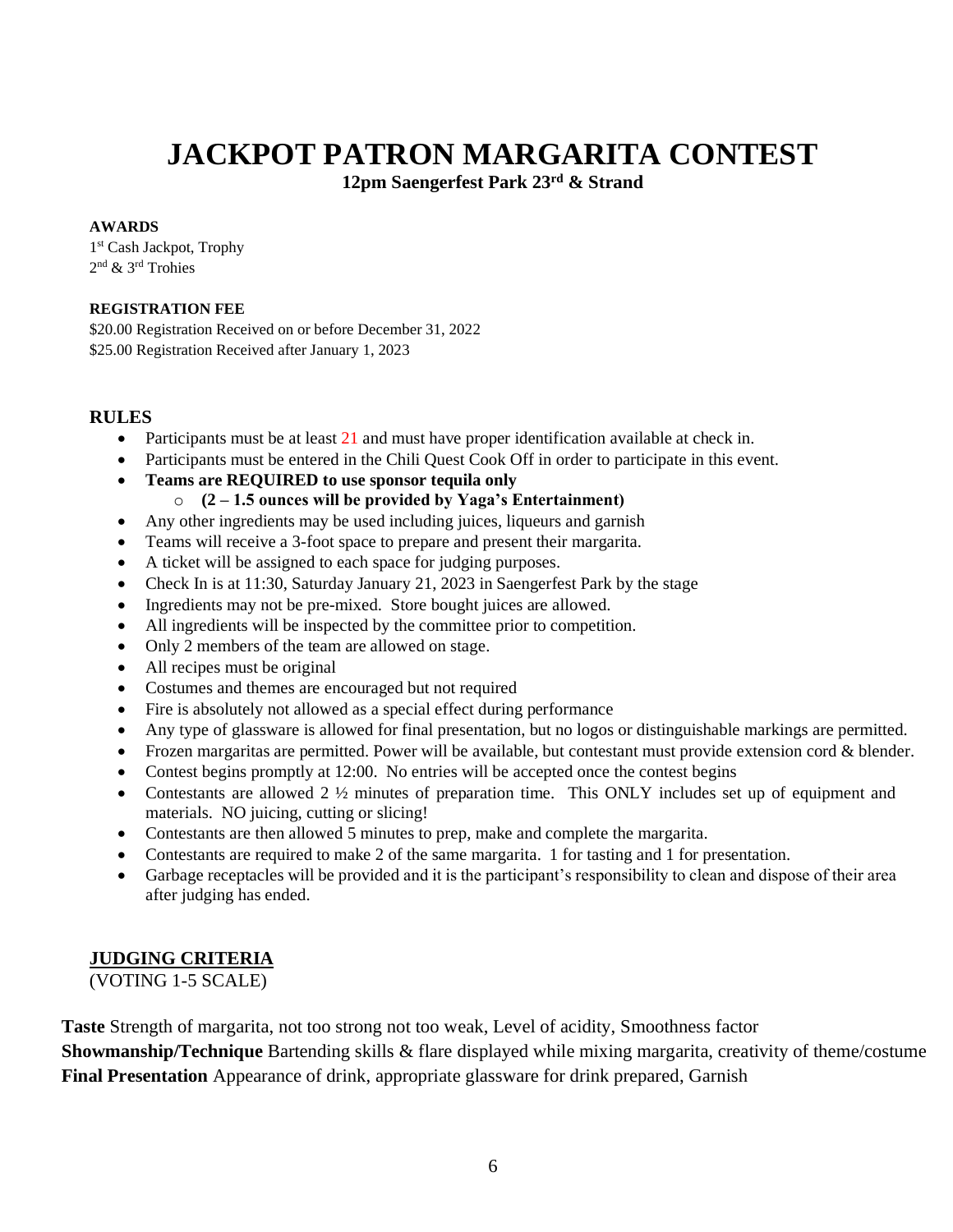# **Schedule of Events**

## **FRIDAY JANUARY 20th, 2023**

7-8 pm Chief Cooks Meeting @ 2314 Strand located above Tsunami Exotic Tequila Emporium 8-10pm Kick Off Party @ Yaga's Cafe

### **SATURDAY JANUARY 21st, 2023**

| 6:00am            | Teams Begin Set Up                               |
|-------------------|--------------------------------------------------|
| 8:00am            | <b>Teams Begin Cooking</b>                       |
| 10:00am           | <b>Vendors Open</b>                              |
| 10:30am           | Cornhole Tournament Check In                     |
| 11am              | Will Call & Information Booth Open               |
|                   | <b>Strand Merchant Walkabout Begins</b>          |
|                   | <b>Cornhole Tournament Begins</b>                |
| 12:00             | Regular Chili Turn In $(12:00-12:10)$            |
|                   | <b>Public Chili Sampling Begins</b>              |
|                   | <b>VIP Beer Tasting Opens</b>                    |
|                   | Jackpot Margarita Contest - Saengerfest Park     |
| 1 <sub>pm</sub>   | <b>Public Beer Tasting Opens</b>                 |
|                   | Live Music Saengerfest Park                      |
| 2 <sub>pm</sub>   | Exotic Chili Turn In $(2:00-2:10)$               |
| 3pm               | <b>Public Chili Sampling Ends</b>                |
|                   | <b>Strand Merchant Walk About Ends</b>           |
| $4:30 \text{ pm}$ | <b>Awards Ceremony at Saengerfest Park</b>       |
| 6pm               | The $13th$ Annual Chili Quest & Beer Fest Closes |
|                   |                                                  |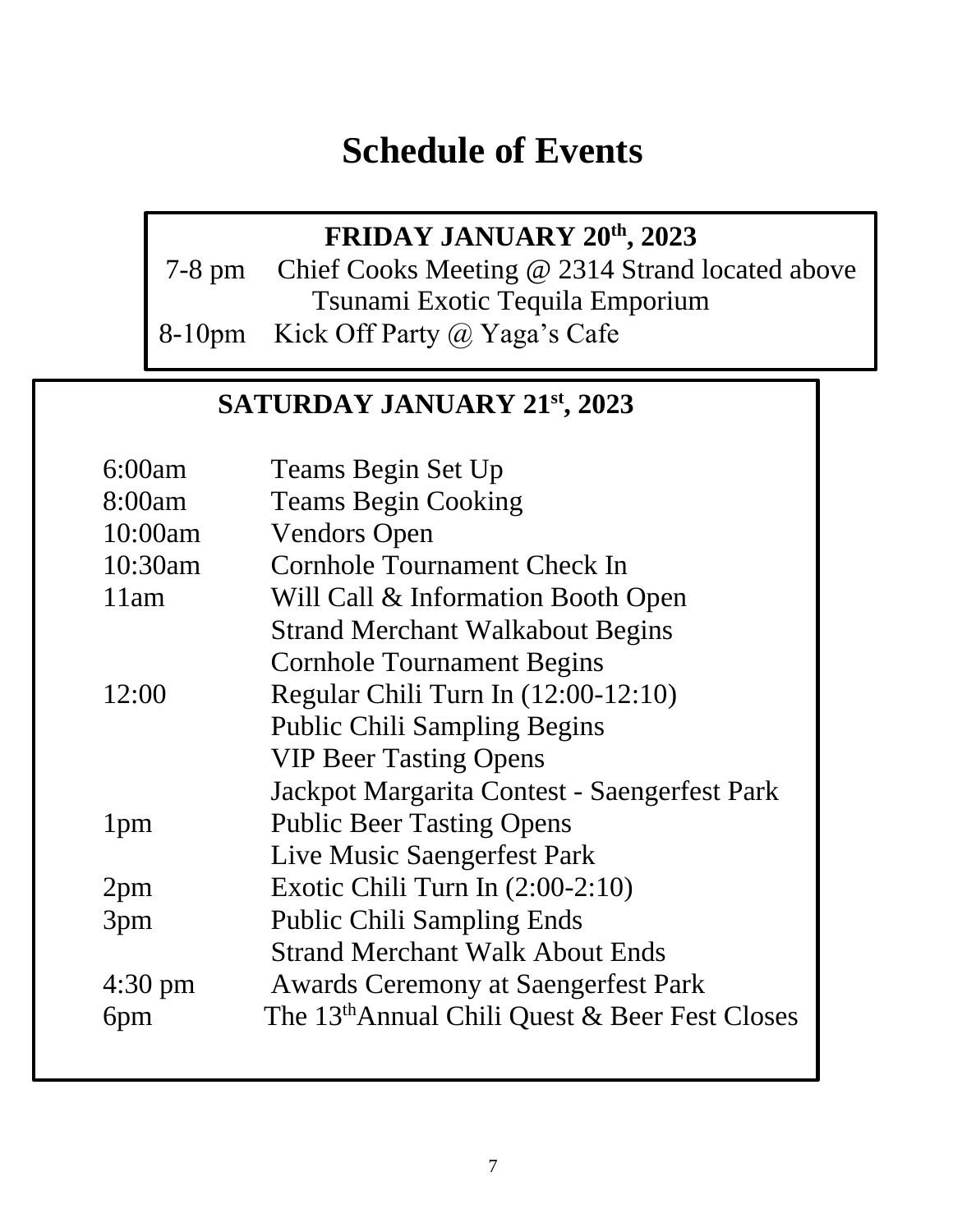#### **TEMPORARY FOOD SERVICE ESTABLISHMENTS SEP**

**GENERAL** - Temporary food establishments are food establishments that operate for a period of no more than 14 consecutive days in conjunction with a single event or celebration. Temporary food service establishments shall comply with State and local rules except as otherwise provided herein. The regulatory authority may impose additional requirements to protect against health hazards related to the conduct of the temporary food service establishment and may prohibit the sale of some or all potentially hazardous foods, and when no health hazard will result, may waiver or modify requirements of these rules.

**RESTRICTED OPERATIONS** – Only those potentially hazardous foods that require limited preparation; require minimal handling or require limited cooking time shall be prepared or served. This does not include extensive chopping, mixing, or cutting. The preparation or service of other potentially hazardous foods, including pastries filled with cream or synthetic cream, custards and similar products, and salads or sandwiches containing meat, poultry, eggs or fish is prohibited. This prohibition does not apply, however, to any potentially hazardous food that has been prepared and packaged in approved food service establishments under conditions meeting the requirements of the law.

**FOOD** – Food shall be safe, unadulterated, honestly presented, and obtained from an approved source that comply with applicable laws. Food prepared in a private home, is considered to be from an unapproved source. This food may not be used or offered for human consumption.

**Employees –** While preparing food, employee may not work if sick; may not wear jewelry; and shall not eat, drink, or use tobacco. Employee shall wear hair restraint, such as hats, hair coverings or net to prevent contamination of food, utensils, and single service articles.

**HANDWASHING** - A convenient hand washing facility shall be available for employee. A hand washing facility shall include an insulated container with a spigot that can be turned on to allow potable, clean warm water to flow; a wastewater container; soap; disposable towels; and a waste receptacle. Hand washing facilities are not required if the only food items offered are commercially prepackaged foods dispensed in their original containers. When handling ready-to-eat foods, employee shall utilize suitable utensils, gloves or a chemical hand sanitizer as barrier.

**TEMPERATURES** - The internal temperature of cold foods must be 41°F or below and hot foods 135° F or above. A metal stem thermometer shall be provided to check temperatures of hot and cold foods. Reheating for hot holding shall be done rapidly to 165°F and the time the food is between the temperatures may not exceed four hours.

**ICE** - Ice that is consumed or that contacts food shall have been made under conditions meeting the requirements of the rules. The ice shall be obtained only in chipped, crushed or cubed form and in single-use safe plastic or wetstrength paper bags filled and sealed at the point of manufacture. The ice shall be held in these bags until it is dispensed in a way that protects it from contamination.

**WAREWASHING** - Three clean containers with lids may be used, as alternative manual ware washing equipment equivalent to a three-compartment sink. Food contact surfaces of all equipment and utensils shall be washing, rinsing, and sanitizing. Liquid bleach shall be provided for sanitizing equipment and utensils. A test kit that measures the concentration in mg/L of sanitizing solution is required.

**CLEANING** – Equipment shall be cleaned in a way that prevents food contamination and the general area shall be kept clean at all times. **SINGLE-SERVICE ARTICLES** - Only single-service tableware shall be provided to the consumer.

**WATER** – Water from an approved source shall be made available in a temporary food establishment for food preparation, hand washing, and for cleaning and sanitizing utensils and equipment. Water from an approved source includes: commercially bottled drinking water, closed portable water containers, enclosed vehicular water tank, onpremise water storage tanks, or piping, tubing or hoses connected to an approved source.

**STORAGE** - Single-service items, food equipment and utensils shall be stored at least six inches above the flooring.<sub>sep</sub>